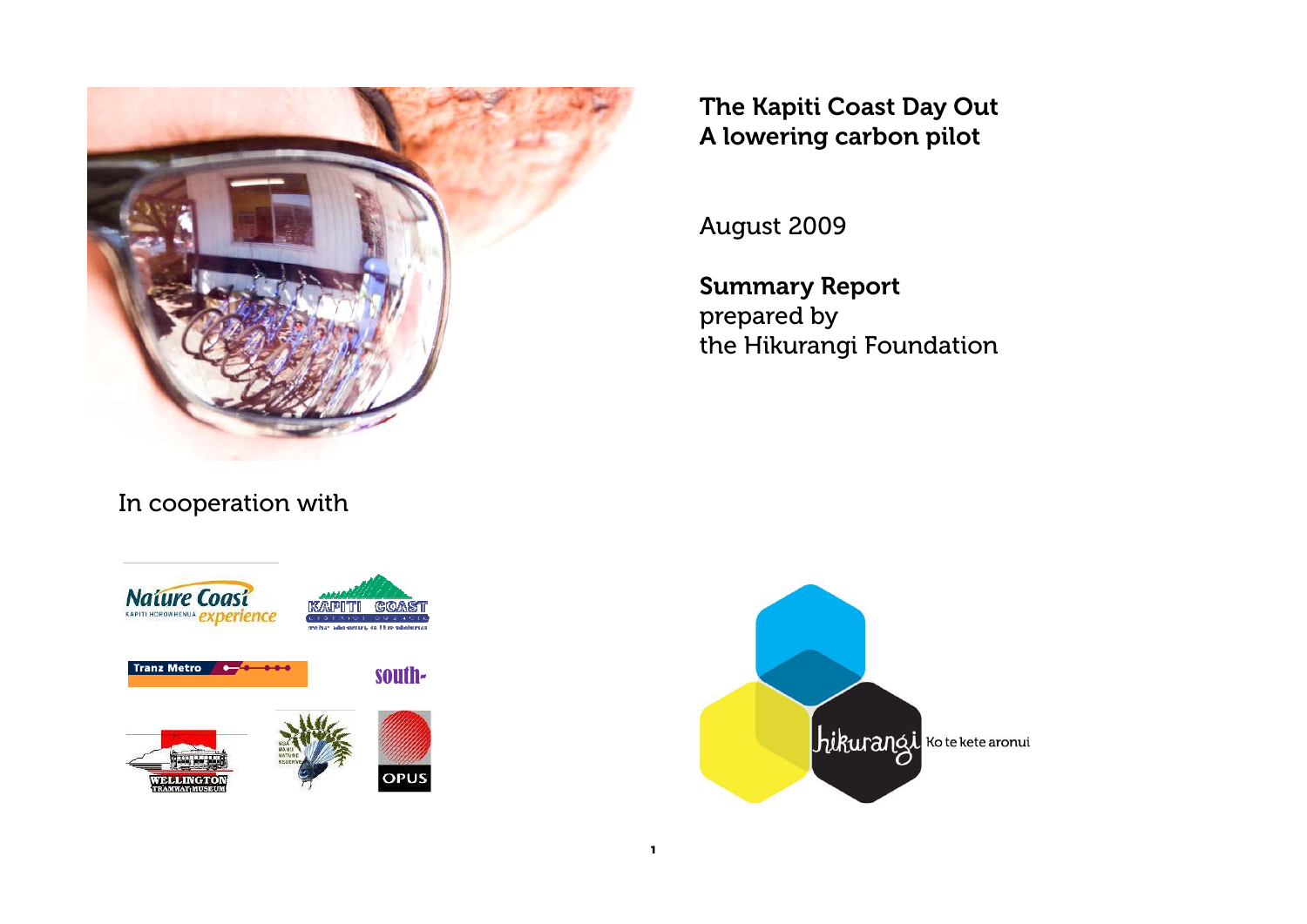# **CONTENTS**

| Introduction: The story of Carbon and Tourism | Page 2   |
|-----------------------------------------------|----------|
| Background: The Kapiti Coast Day Out Pilot    | Page 3   |
| Let the Day Begin                             | Page 4   |
| <b>Sharing Stories</b>                        | Page 5-8 |
| Conclusions: What we now know                 | Page 9   |
| Did it Work?                                  | Page 10  |
| Now what? Next steps.                         | Page 11  |
| Contacts                                      | Page 12  |

This report is a summary. A FULL TECHNICAL report is available at www.hikurangi.org.nz

# SUPPORTED BY

Nyco Chocolates, Paraparaumu Visitor Information Centre, Lembas Café, Waterfront Bar & Kitchen, Coastlands, Lindale Farm Walk.

The Hikurangi Foundation is made possible by funding from the Tindall Foundation and The Todd Foundation.

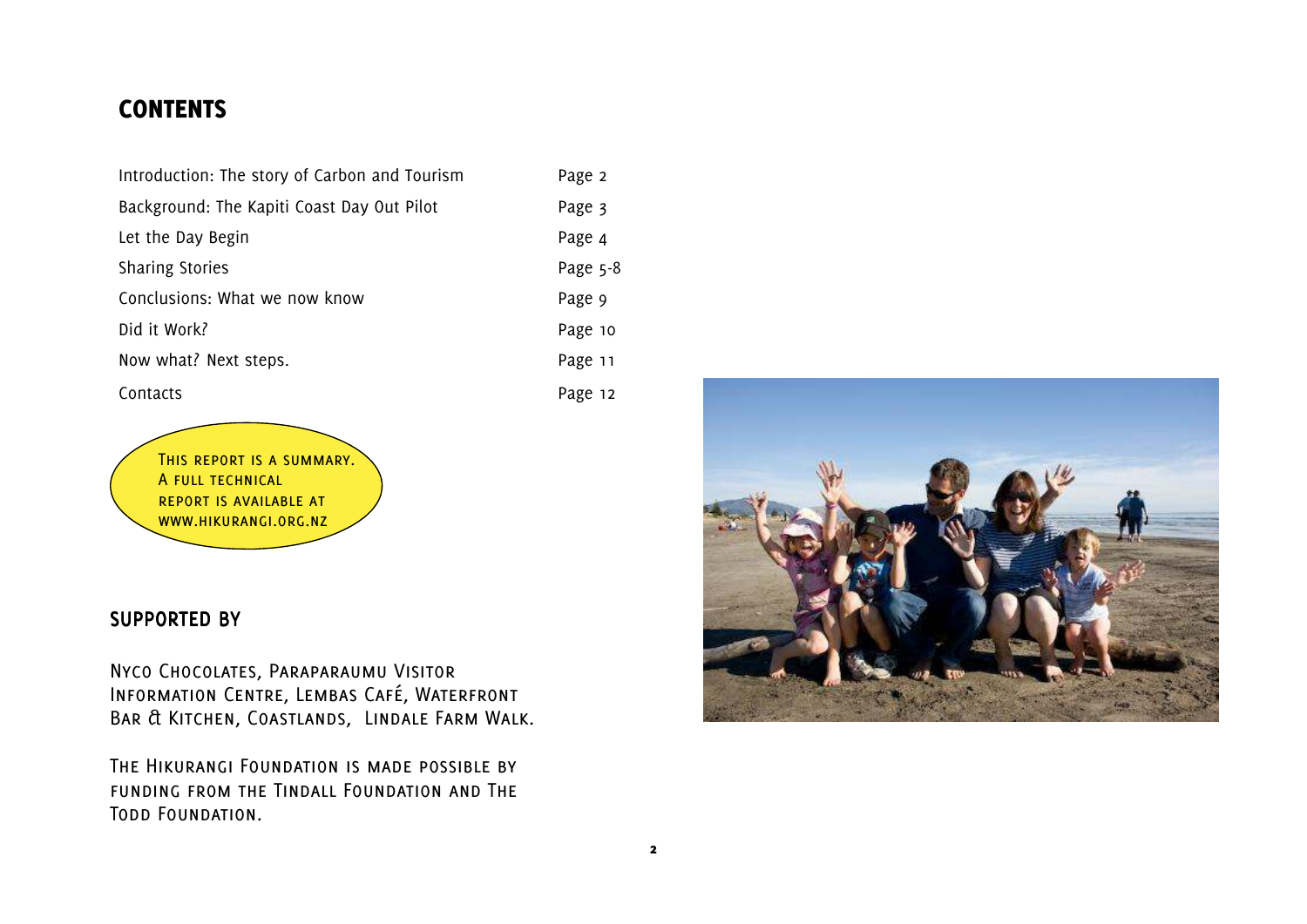This is a modest but important story from a lovely part of Aotearoa – the Kapiti Coast – an hour north of Wellington, and an hour south-west from Palmerston North. This story has the potential to benefit every New Zealander and it goes like this; smart action can deliver great holidays, strong local economies, and less carbon emissions.

### The story of carbon and tourism

Like all good stories, this one started from inquisitiveness: How is New Zealand going to make its living in a world where carbon emissions must be limited in order to avoid dangerous climate change?

The scientific consensus tells us that climate change is already happening and that human activity (such as burning fossil fuels like oil) is the very likely (a more than 90% chance) cause of the warming effect we are seeing. Experts around the world have warned that, in order to curb the extremely serious impacts of this pollution, we make we need to decrease carbon emissions (here used as a short hand term for all greenhouse gases, including carbon dioxide – CO2) by around 80% by 2050.

New Zealand will have to do its fair share in that endeavour and in turn each sector in our economy will have to make its contribution. And that includes tourism.

Tourism contributes \$20 billion every year in economic activity. But tourism is responsible for 6% of total carbon emissions (not counting those from international aviation), and, it's the fastest growing sector in terms of emissions in New Zealand. Not many people know that three quarters of the carbon footprint of tourism here is from Kiwis on holiday, not international tourists. In turn, three quarters of that is from the transport we use (mainly cars and domestic planes).

The good news is decreasing carbon emissions from domestic tourism is very likely to be to New Zealand's advantage. It fits with our clean green image, and can strengthen local economies and help them become more resilient to inevitable changes in fuel prices and travel patterns.

The Hikurangi Foundation is a charity dedicated to helping Kiwis take smart action on climate change. It has set out to catalyse relevant research and practical projects to help boost domestic tourism while making it lower carbon. Hikurangi has a philosophy of partnership working and learning through action.

The Kapiti Coast Day Out, on which this report is based, was a project created to pilot solutions and create opportunities for Kapiti and for New Zealand as a whole.

This story belongs to everyone.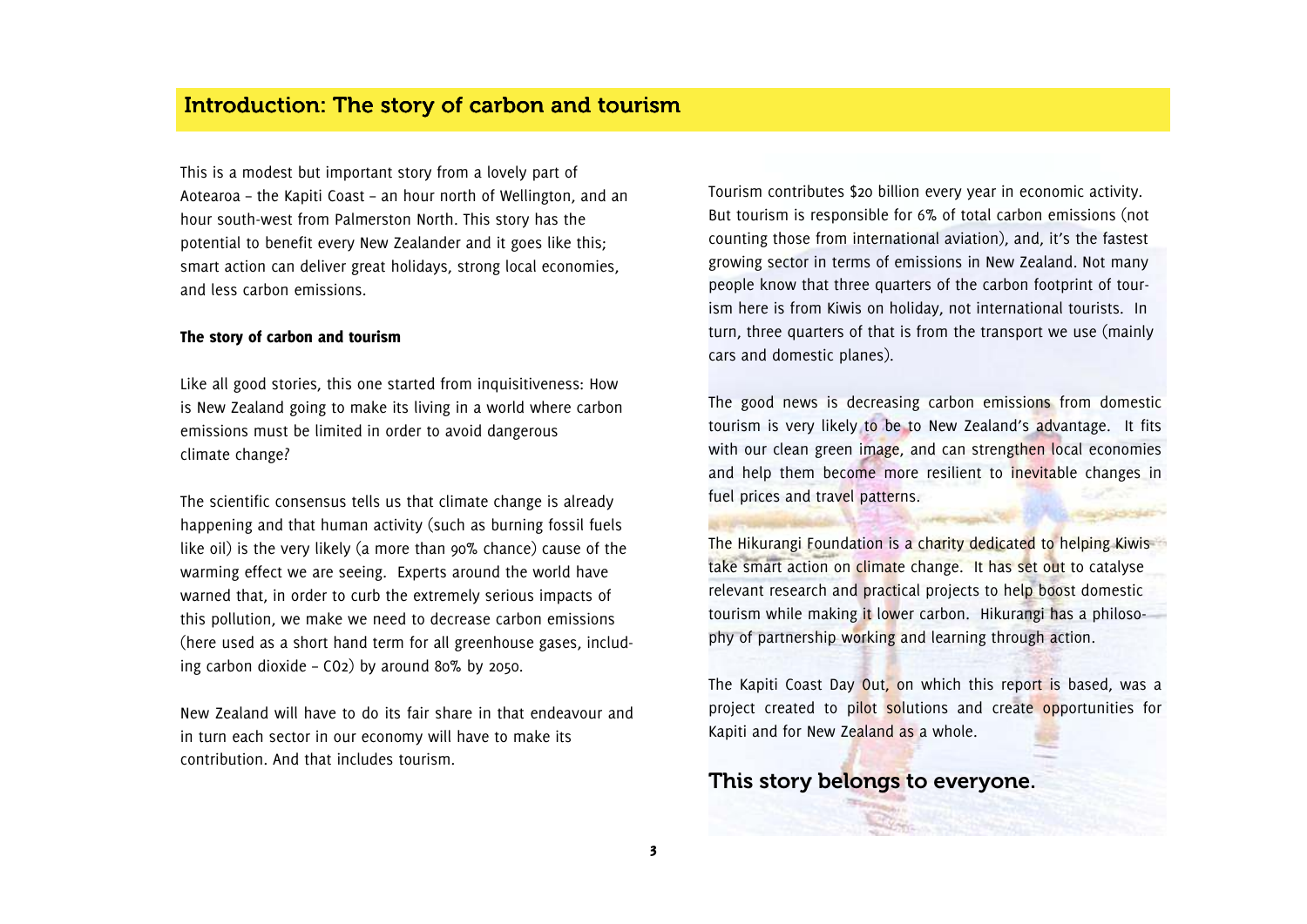# Background: The Kapiti Coast Day Out Pilot

### Opportunity Knocks

Inspired to see how Kiwi holidays could be part of the solution, The Hikurangi Foundation set out to instigate some action. Enter the main character in our story – The Kapiti Coast.

This was the perfect place to test the waters:

- The Kapiti Coast is an hour from Wellington and was already looking at attracting more "backyard" visitors to the area. It has great train access, which is usually a lower carbon means of transport than the car;
- But there is a gap: 20-30% of all visitors who catch the train from Wellington to Kapiti often feel let down when they arrive in Paraparaumu because its hard to get around the various tourist attractions (such as the nature reserve at Nga Manu near Waikanae). This is due to a lack of convenient connecting transport;
- There are some movers and shakers in the region that were already promoting the area as a great Kiwi holiday where you could create life-long memories like skimming stones,

digging for pipis, and visiting nature reserves;

There was a window of opportunity to influence local government and other government agencies, as crucial infrastructure decisions, like the future of rail services and local buses, were being made.

Was there potential to plug the transport gaps so people could leave their cars at home? Would tourism operators want to work together? Would it be possible to create a great day out yet lower carbon at the same time? Was it worth going to all this trouble?

### A better world— for one day?

In order to put these ideas to the test it was decided to create a potentially better world in Kapiti for just one day. In this world tourists were happy to choose lower carbon transport options, not because they had a 'green' approach, but because the outcome for them and their families would be fun and have perceived extra value. The idea of 'hosting' a day like this was very exciting and fitted perfectly with Hikurangi's kaupapa.

> *"It's a half hour walk to Nga Manu and that's after they've already caught a bus from the railway station. People get frustrated: It's not a nice part of our job." I-SITE staff member.*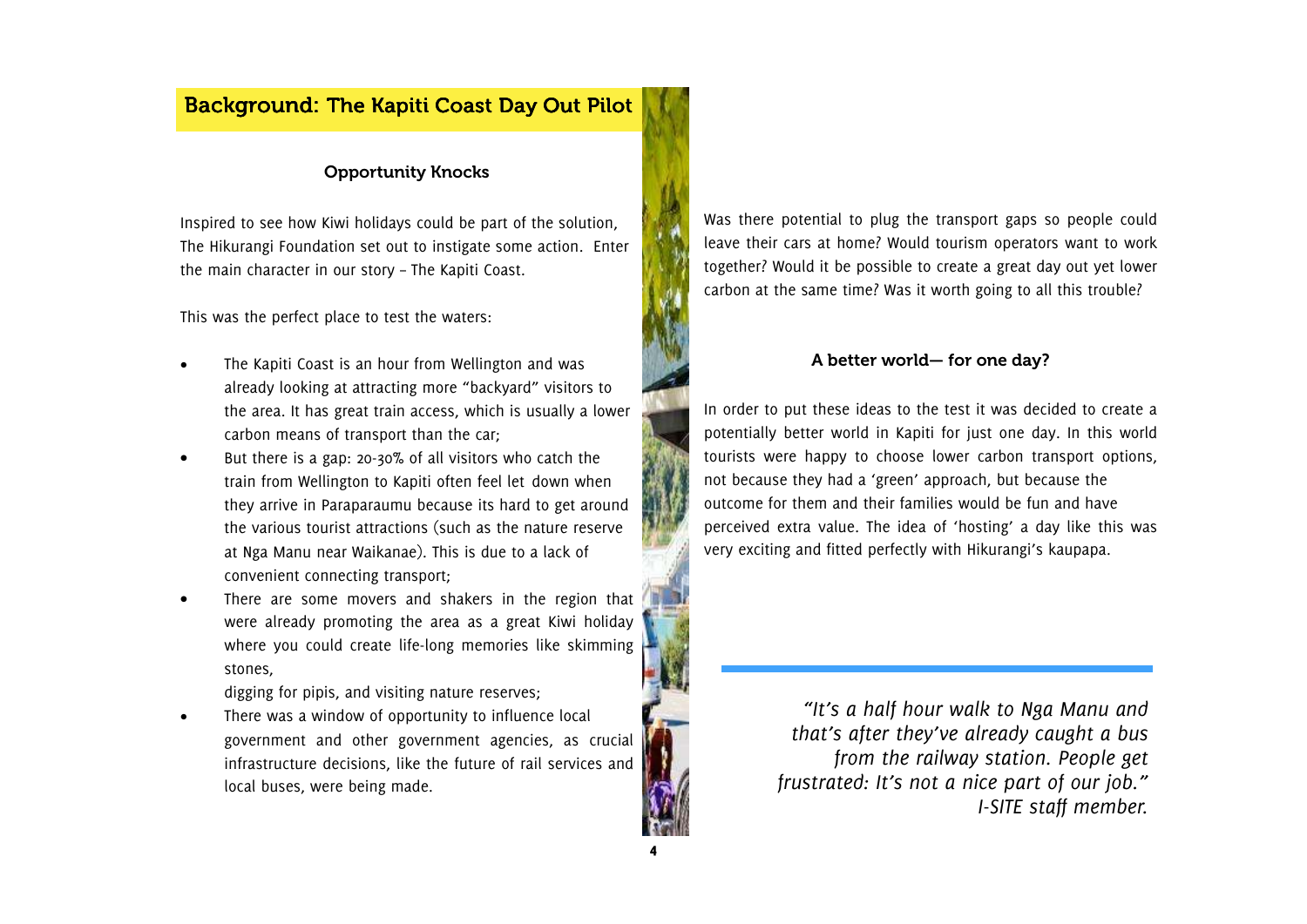# Let the Day Begin

### Delivering the day

Where there is a will there is a way! It didn't take long to get all the major characters in the Kapiti area together:

- The local council, Kapiti Coast District Council;
- Three operators Nga Manu Nature Reserve, Southward
- Car Museum, and Wellington Tramway Museum;
- Nature Coast the economic and tourism agency:
- Tranz Metro the train operator; and
- Hikurangi and a project coordinator had the job to keep them all focussed on a common goal, and offer support.

# Aim

The aim of the pilot was to understand more about how to boost the benefit the Kapiti Coast receives from tourism while lowering tourism's transport carbon footprint. The pilot also set out to involve partners and create learning that could be used both in Kapiti and in other regions.

# The Objectives

1. Lower carbon than business as usual;

2. A positive response from visitors about a day out in Kapiti;

3. Involvement of local tourism operators;

4. More understanding about what the visitors would need to make lower carbon transport choices; 5. To find out what it would take for Kapiti Coast to provide lower carbon transport choices.

# **h h How** we did it

The pilot created a special day out where a sample of visitors from Wellington could experience the Kapiti Coast when great hospitality and potentially lower carbon means of transport were joined up. The pilot was promoted and delivered as a great day out with the carbon side much less emphasised:

- The project partners worked together to design and deliver the day;
- 150 visitors from Wellington were recruited throughpromotion;
- Free Day Rover train tickets and information packs were sent to visitors;
- On the day 59 groups were given a warm welcome and low carbon transport alternatives; free shuttles, free bikes, and walking options.
- They filled in a survey and were interviewed by a journalist. A control group of 40 people who drove to Kapiti were also surveyed.

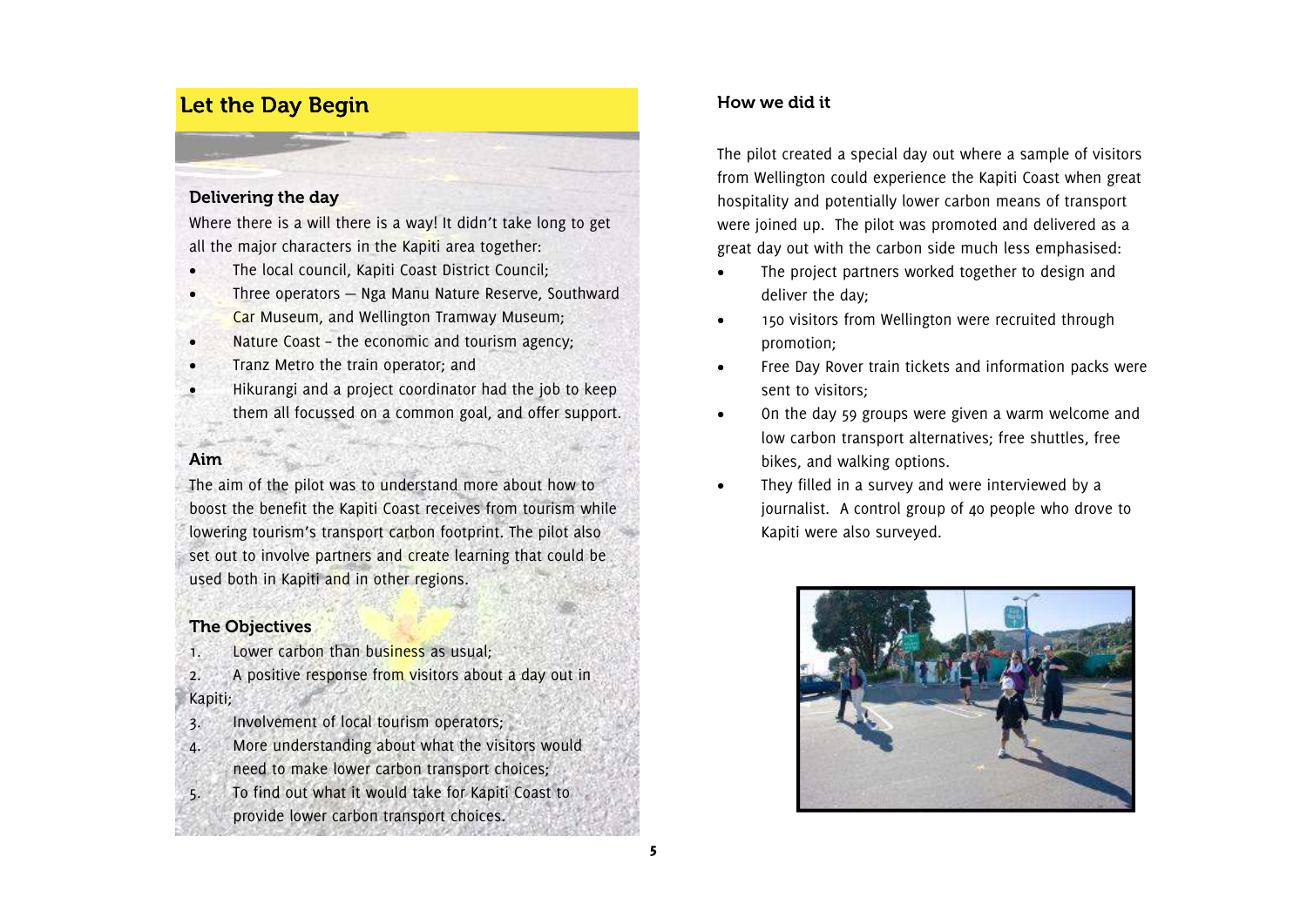# Sharing Stories



Three generations of the Lee family came off the train from Wellington. They were well packed. Mum Karen wasn't used to travelling without a car and didn't know what to bring; so she brought the lot. Karen said they visit Kapiti often, but not usually for the whole day. Usually they're just passing through in a hurry as they travel further up north so stopping doesn't make much sense. "Time is slower today because we don't have to worry about driving and find parks," she said. "We're relaxing and hanging out more. I like that."

Vicki saw the advertisement in the Dominion Post and was really looking forward to the day. The idea of being part of a trial really interested her as she lives her life with awareness of the environment. Jo was roped in at the last minute. They decided to cycle along Wharemauku Stream first and then would decide what to do next.





Gertrude had never seen a pukeko before. Even the ducks at Nga Manu Nature Reserve fascinated her. She was travelling on her own and said this was her first time to the Kapiti Coast. As she talked a duck waddled past and lifted its wing to reveal a bright blue feather. Gertrude almost squealed and rummaged through her bag to share some of the bread she'd brought for her own lunch. As she fed the ducks she said, "There. I've had a duck experience."



This young family wanted a day where their daughter could really enjoy herself. They'd planned and did go to Lindale and Southward Car Museum. They visit the coast every three or four months, always having lunch somewhere. "We know the area but there are places we haven't been to yet. Today's a good day to discover them." They loved the idea of taking bikes and suggest there are kid's seats provided next time.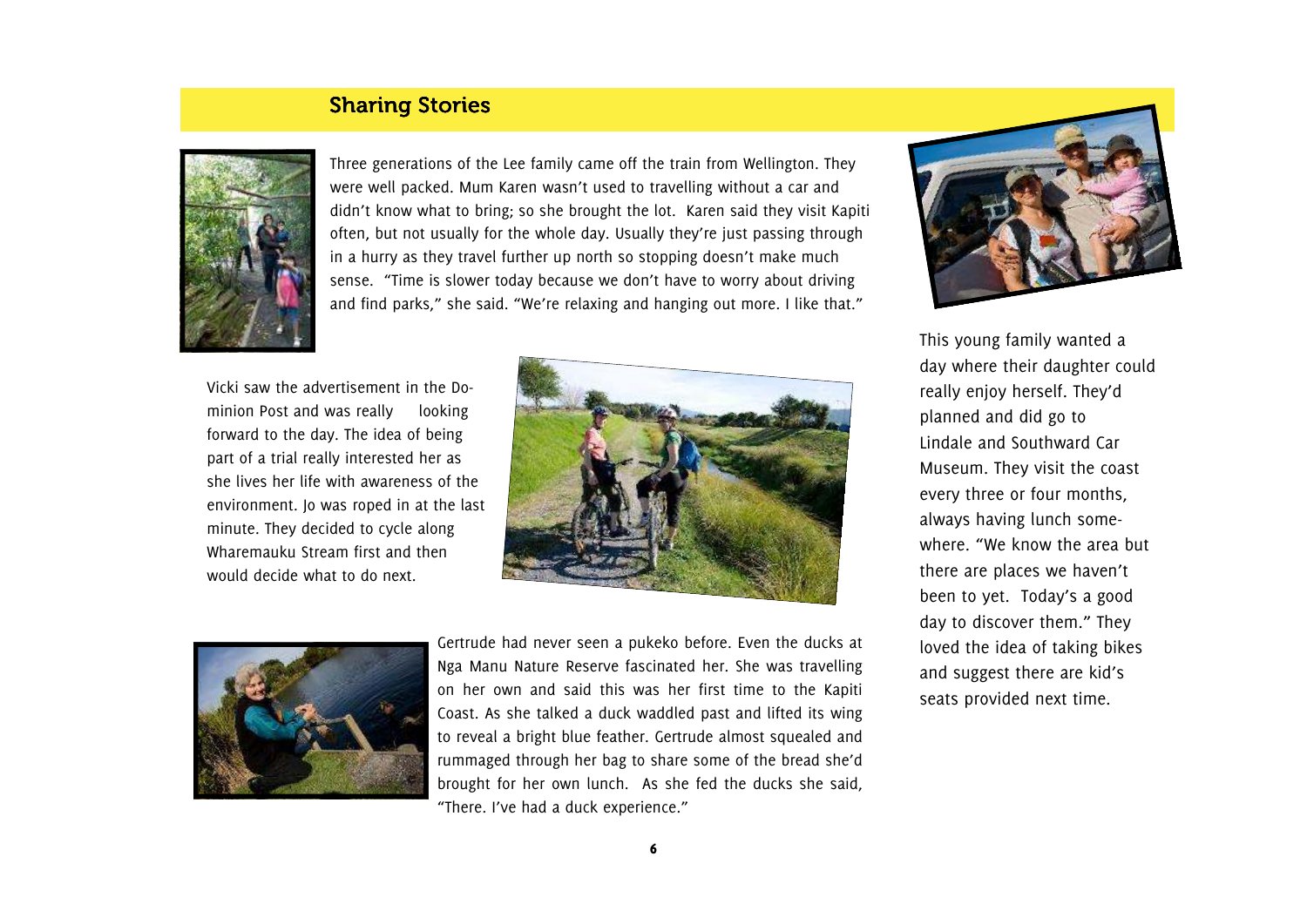

Rhys and Charmaine ventured this way for our Kapiti ice cream. Even knowing that it's is no longer made on the Kapiti Coast didn't spoil their intentions. The low carbon idea didn't play much of a part. Charmaine doesn't like driving on the state highway, so the opportunity to catch the train was a good one. "You don't need to worry when you're on the train," she said. They don't venture out of Wellington much and in a way, coming here was to return to a childhood sense of adventure.

This was Arun, Revathi, Sauvaghi and Shweta's first time on the Kapiti Coast, even though they've lived in Wellington for some time. They didn't know about the low-carbon day but when they made general enquiries at the Visitor Information Centre, they agreed to take part. Feeling part of an organised structure made them feel more confident to venture out.







Dave and Shelley brought their three kids and headed for the beach. Fletch  $(3)$ , Maya  $(5)$  and Brynn  $(7)$  didn't need any props for play other than the waves, sand, and some sticks. Not having to spend money on petrol was an attraction. "It's a big saving for us," said Shelley. "And we wouldn't have been able to get around so many activities if we'd had to drive." Young Fletcher liked the transport part of the day—the train, the shuttle, the tram. "He's not just stuck in a boring car seat," said Shelley. When they think of Kapiti they think of Lindale and beaches. "We're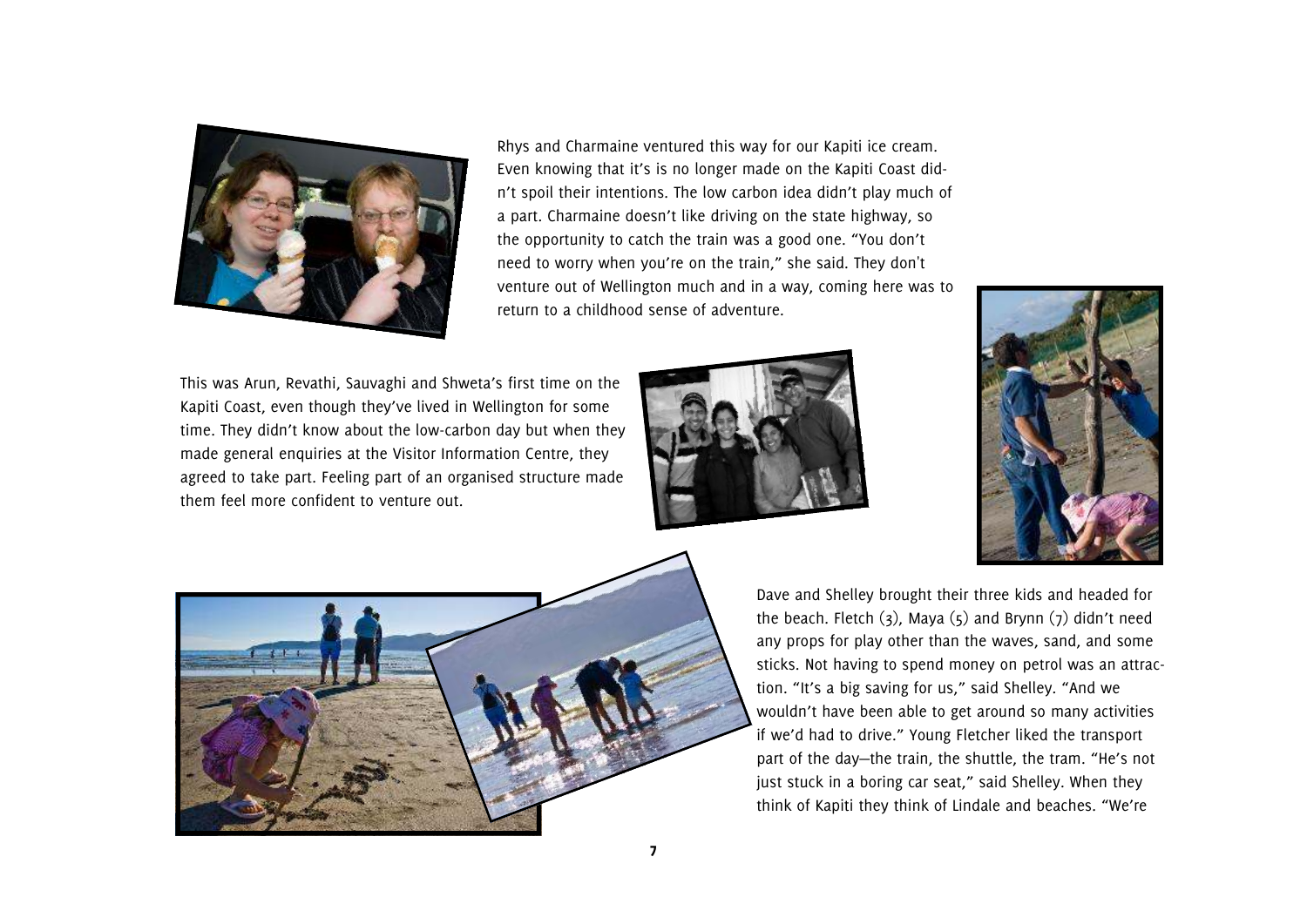

It was her sister that encouraged Jane to take the trip up the coast. She came with her nephew, Kruz, and partner Darren. They live in Newtown and regularly catch public transport . They thought it was a great day to use the bikes at the Visitors Information Centre but there wasn't one small enough for Kruz. "We don't drive," said Darren. "So this is right up our alley." "I remember coming to QEII Park when I was a kid," said Jane. "We'd play spotlight when it got dark."



Heather and Owen are from the UK and have lived in Wellington for six months. They'd heard about Kapiti but have never been here, as people said they needed a car to see anything. "It would have been annoying getting around," said Heather. The low–carbon aspect of the day didn't initially motivate them into coming, but as travel agent Heather thought about it, the more she realised that carbon miles is not only a part of her work, but could be a part of her personal life too. They said they would even pay \$5 for an all-day shuttle service in the future. "I like the freedom of being able to get on and off. It gives you the chance to take in a bit more."

Getting out and about and being active is something Harvey and Kyla -Jayne support. They live in Petone and were particularly interested in the bike option. "We were keen to at least ride for part of the day," said Harvey. But they got lost on their journey which meant they spent most of the day cycling around. "We were going to Lembas Café but somehow ended up along Wharemauku Stream," said Kyla-Jayne. "It was stunning. We wouldn't have known about it if it wasn't for this day.





Jutta is thinking of making a permanent move from Wellington to Kapiti. Daughter Nicki came up with her, making it a neat mother-daughter day out. Nicki thought the low-carbon day idea was convenient, fun, and free. If it was offered again she'd use the bikes. In fact she thinks the Visitor Information Centre should offer bikes for hire all the time.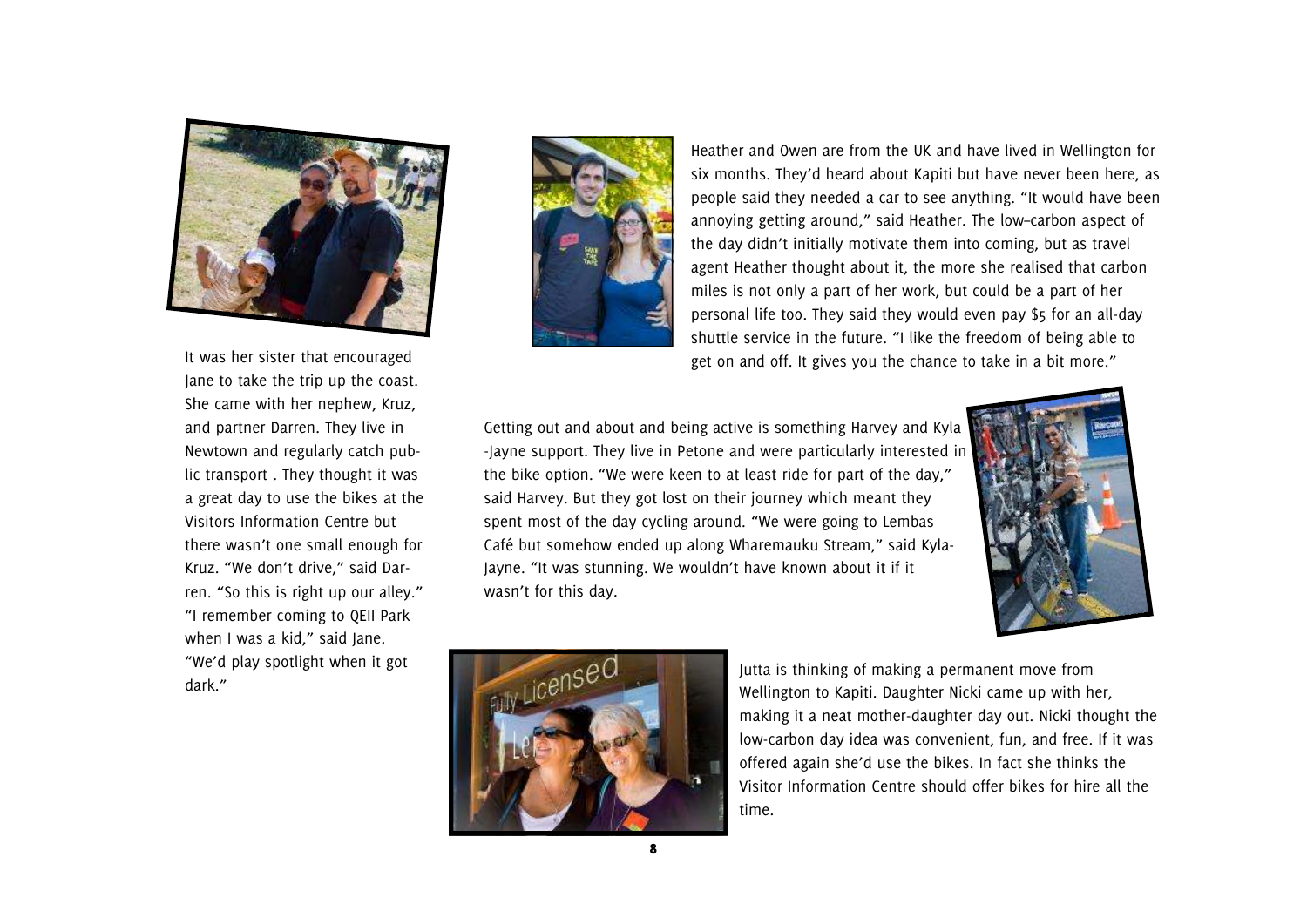

Sue came with her mother and son. She hasn't been to the Kapiti Coast since she was a kid when they came for Sunday drives. They'd go down to the beach and the playground. She hadn't thought much about the low carbon thing-it was just a chance to show Matthew around.



Bethany and Marc took the day to chance some steep adventure; they tackled one of Kapiti's steepest walks, Kapakapanui. It wasn't accessible by shuttle so they enlisted the help of a local friend, Emily, who drove them to the start of the track and walked with them. "An email went around work about the day and I thought it was a great idea.



Kapiti is such an amazing part of the Wellington region. But people just drive through it," said Bethany. Being mindful of the environment did play a part in their day, especially for Bethany. "We're tourists but we're not shopping," she says. "We're enjoying the landscape. The better we take care of it, the longer we can enjoy it."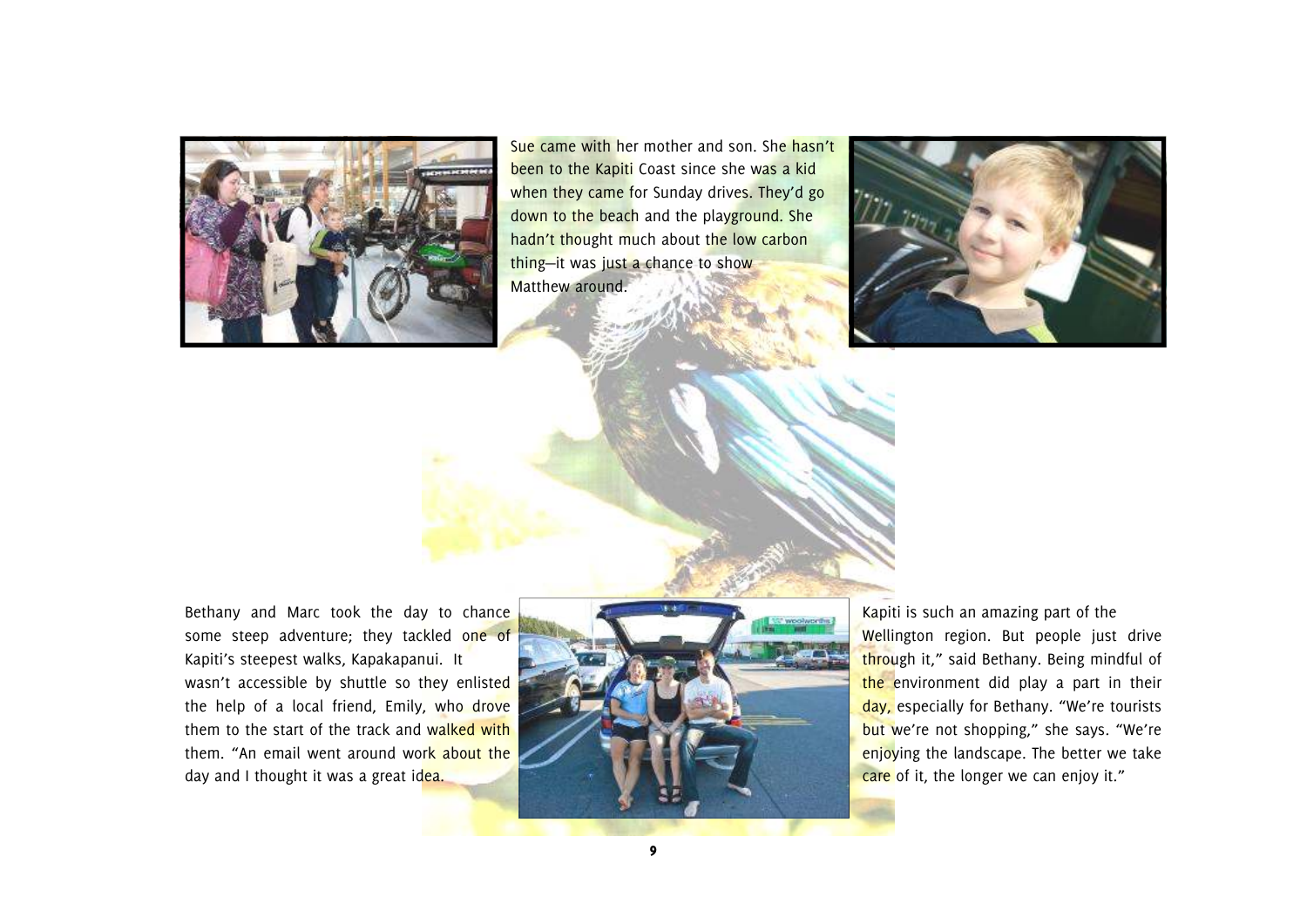# Conclusions: What we now know

#### What the visitors said:

OPUS consultants surveyed visitors about their attitudes to transport, and reactions to the day. The sample was made up of people who usually come to Kapiti by car and tend to go to more than one attraction. But probably more than seven out of ten of them were not dead against trains in general or trains to Kapiti; they just didn't think the infrastructure was there to get around Kapiti without a car. They said better connecting services and cheaper ticketing were needed.

People were positive about their day out. The pilot day shuttles got a big thumbs up, and with a bit of refinement on timetables, 90% might use them in the future. A smaller but significant number (over 6 out of ten) liked the idea of bikes too. As a result of trying out the lower carbon transport options pilot day visitors were twice as likely as those who didn't experience it for themselves to say their next visit would be by train (or bus). That's over a third already prepared to get on the train (or bus) to Kapiti again.

### Did we save any carbon?

The pilot set out to find if there was potential "to save carbon" through transport choices. We couldn't do a fully scientific carbon footprint assessment. Instead we calculated some estimates based on some assumptions that have probably underestimated the savings made (which are set out in the full technical report). Three transport choices have been compared:

#### *Alternative destination:*

All participants were asked where they would have travelled on the day of the event if they had not been included and they reported an average trip distance of 10.96km. Which equates to 311.66 kg of CO2e (carbon dioxide equivalent).

#### *Business as Usual Kapiti visit:*

This consists of car journeys to Kapiti and within Kapiti. The average trip distance to Kapiti is 45.29km. Add to that a low estimate that each party drove only one 6 km loop. That's a total of 1371.31 kg CO2e.

#### *The Kapiti day out:*

This involves a train journey to Kapiti and shuttle journeys within Kapiti. The estimate of the leg by train is 240.5 kg  $CO<sub>2</sub>e$ . The mini van shuttles travelled 722 km, this equates to of 529.3 kg CO2e.

#### *Comparisons*

Overall, using assumptions which were most likely to have over estimated The Kapiti Day Out footprint, the pilot Kapiti Day Out appears to be 217.6 kg more than the claimed alternate destinations. Compared to Business as Usual the pilot appears to have saved at least 844 kg.; that is a greater than 60 per cent saving.

In practice, a more permanent arrangement should be able to make more savings through a number of measures including:

- Verification of emissions for journeys (train and shuttle):
- Optimisation of shuttle timetables and occupancy;
- Choice of fuel for shuttles:
- Public transport to the station in Wellington;
- Enabling more walking and cycling;
- Checking the comparability of alternate destinations.

**We did it — it looks like we created a day out that people enjoyed and used significantly less carbon than a usual visit by car.**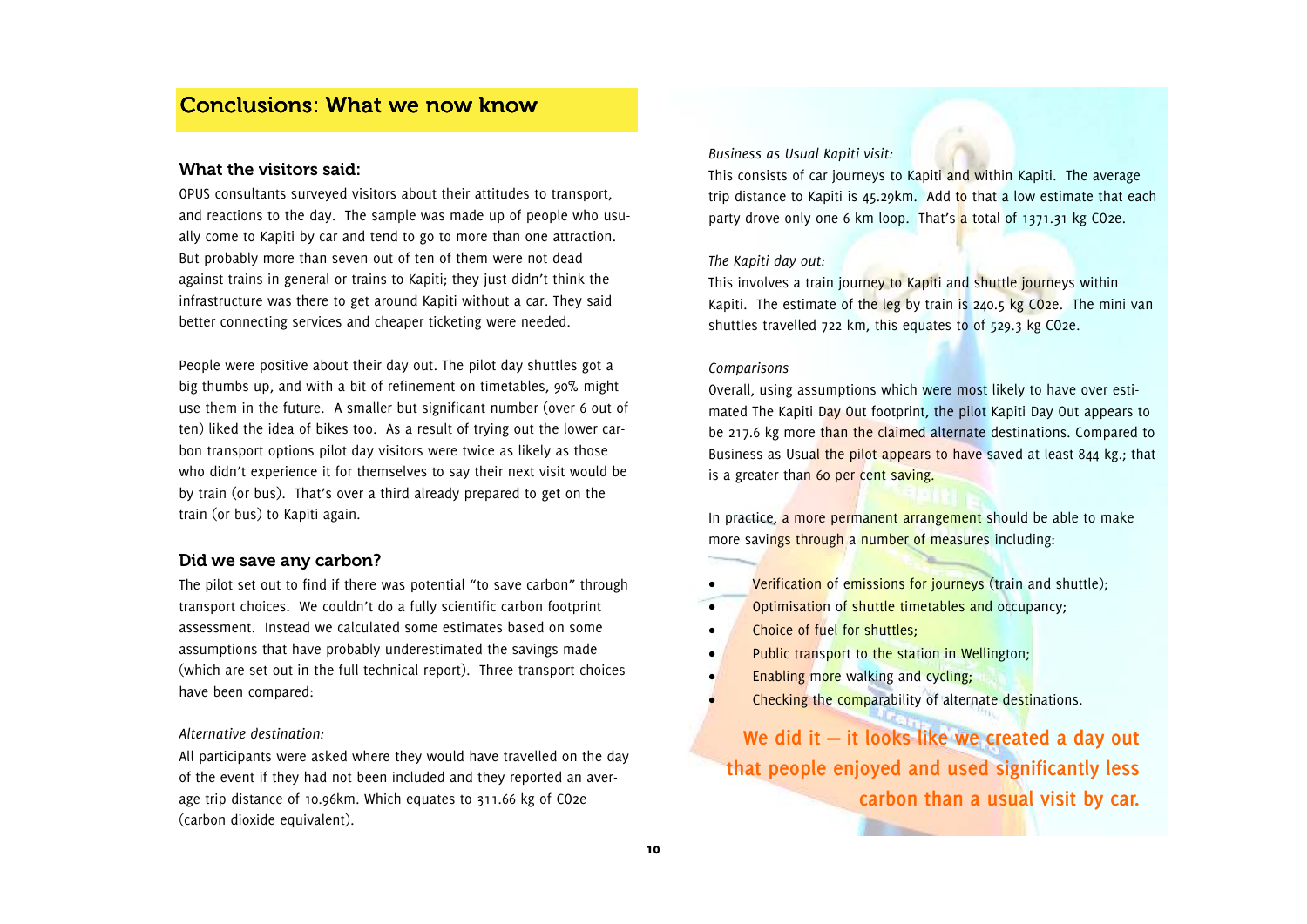# Did it work?

Yes. The partners are now investigating more permanent changes, including:

- Developing a Kapiti Coast train travel pass;
- Negotiating with Greater Wellington Regional Council how local bus routes could accommodate this pass and investigating other options for a tourism shuttle service;
- Using Paraparaumu Railway station to display signage for promotions and travel information;
- Bringing bike hire to visitors centres
- Promoting smart travel choices and referring visitors to partner attractions

"*In this industry you set up experiences like this for people but you never get to hear how they really feel about it. Often tourism people burn out because of that I think. Today is different. Everyone comes together and you realise you're proud to show off your own backyard."* Chris Barber, shuttle driver and Nature Coast's Tourism Manager. *"With projects like this the savings for individuals are small, but collectively they are huge."* Nga Manu Nature Reserve

### Did it work for the Hikurangi Foundation?

Yes. A lot has been learned:

Liana Stupples of the Hikurangi Foundation says, "It was fantastic to learn through doing with Kapiti partners. There was something about creating a real visitor experience—even if only for a day - that was more valuable than just another piece of desk research.

"For the visitors too, it seemed that experiencing something new, in a low stress way, made a difference. Those in the pilot were twice as likely as the control group to say they would use the train or bus next time.

"We are pleased that for a small investment from all partners we have catalysed something that looks like it will last. We will make sure that what has been leaned here is available to people in transport and tourism at local, regional and national level.

"Thanks Kapiti."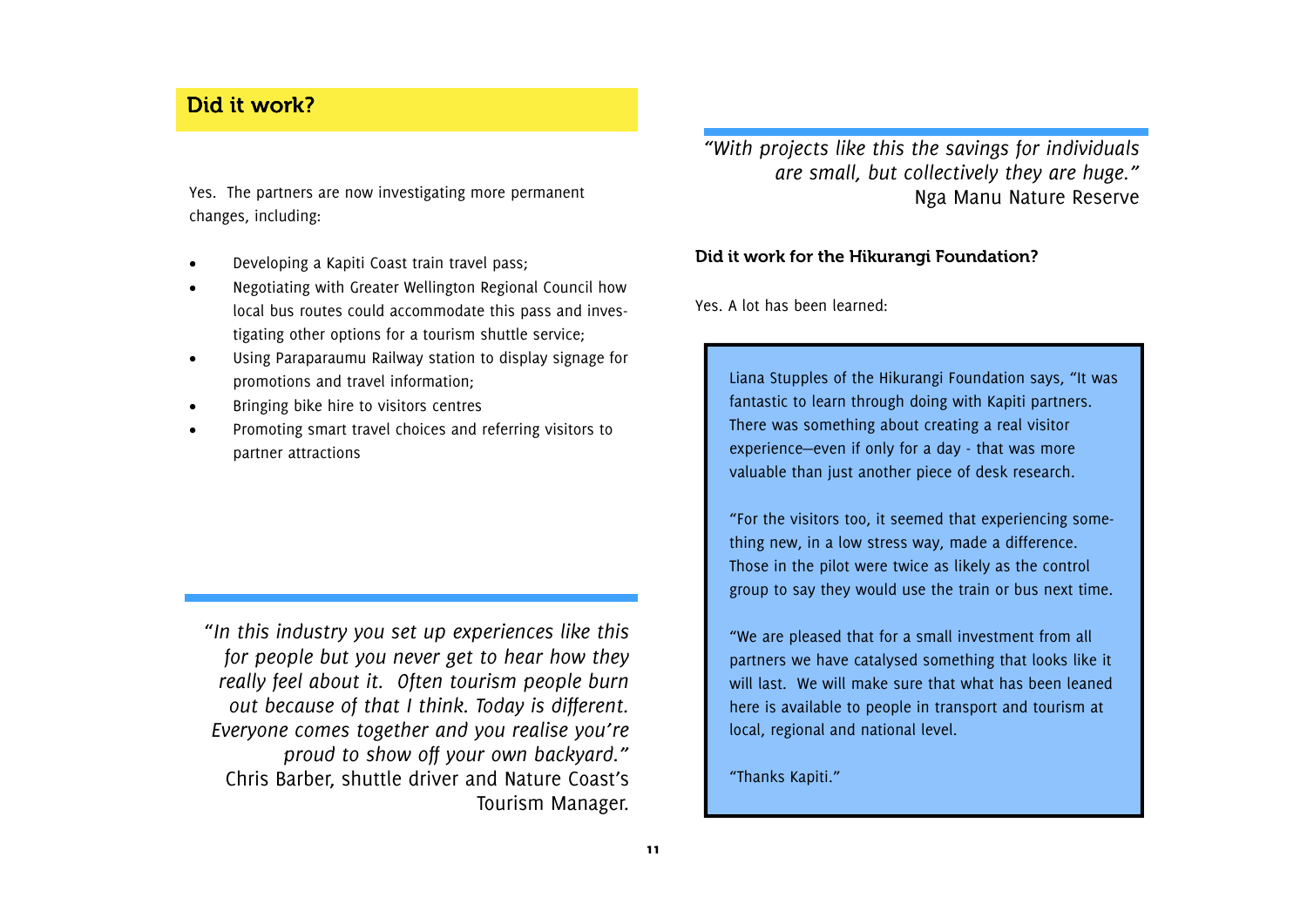# Now what? Next steps

### Could it work for other regions?

Yes. And remember:

- There's potential for a new breed of lower carbon backyard tourism that is well suited to the current economic and environmental conditions;
- A focus on transport is the key to lowering tourism's carbon footprint;
- There are implications for national infrastructure: We need cycleways, trains and buses and better information provision, ticketing and marketing;
- We can focus beyond 'green marketing' into smart mainstream marketing. Promoting tourism can go hand-in-hand with lower carbon emissions;
- A Partnership approach is key: Projects like this can motivate cooperation across individual operators to achieve something for their whole region;
- The pilot approach can be adapted to the particular challenges in different localities – the key is trying to provide an attractive and integrated transport alternative to visitors backed up by robust market research.

*This low carbon tourism pilot project ticks all the boxes and has provided some valuable data to further refine the concept*." Kapiti Coast District Council.

"*Because of the pilot, people like Tranz Metro now have the facts and they know what's possible."* Nature Coast.

## Can we have some more please?

The Hikurangi Foundation wants to catalyse two more pilots in other parts of the country. Maybe you work at the council, or own a tourist venue and like the idea of working with other tourist operators. If you've got an idea for piloting a low carbon day out, please visit www.hikurangi.org.nz for more information.



The final word:

The Kapiti Coast Day Out is one modest story of practical action towards climate positive change in the domestic tourism sector. Yes, the end result was probably lower carbon emissions, but the middle of the story is equally as interesting: We did it by helping kiwis do the things they love: a day out with family; a trip to the beach. We found a new market in harder economic times. We helped a community work together to try something new. Did it pay off? You tell us. 15.

> What's your next step? Spread the word. Tell us what you think.